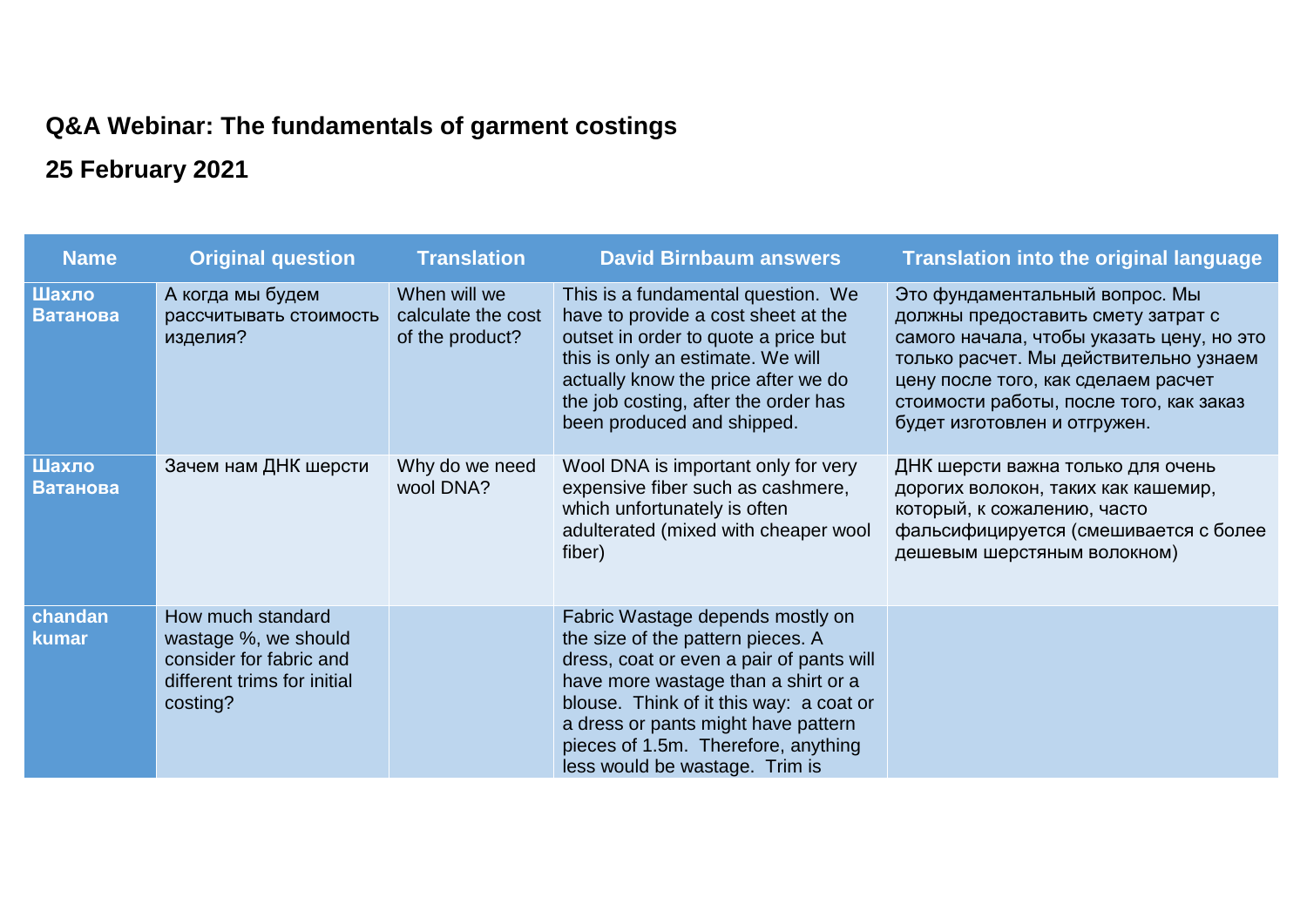|                                     |                                                                                                                                                                                                                                                    |                                                                                                                                                                                                                                                                 | different. Much depends on the item.<br>Two points:<br>a. We generally include the entire<br>quantity of the trim item ordered in<br>the cost of the product. Therefore,<br>anything left over is wastage.<br>b. The wastage for a button depends<br>on the button. A 4-hole polyester<br>button will always have less<br>wastage than a diamanté button. |                                                                                                                                                                                                                                                                                                                                      |
|-------------------------------------|----------------------------------------------------------------------------------------------------------------------------------------------------------------------------------------------------------------------------------------------------|-----------------------------------------------------------------------------------------------------------------------------------------------------------------------------------------------------------------------------------------------------------------|-----------------------------------------------------------------------------------------------------------------------------------------------------------------------------------------------------------------------------------------------------------------------------------------------------------------------------------------------------------|--------------------------------------------------------------------------------------------------------------------------------------------------------------------------------------------------------------------------------------------------------------------------------------------------------------------------------------|
| Шарифджон<br>Кориев                 | При этом цена<br>розничной торовли<br>относительно оптовых<br>цен составляет, от 4 до<br>6 раз, т.е. оптовая цена<br>8 долл. США, розничная<br>торговля 50 долл. США,<br>так ли это это мировая<br>практика или только для<br>развывающихся стран? | At the same time,<br>the price of retail<br>relative to<br>wholesale prices<br>is from 4 to 6<br>times, i.e. the<br>wholesale price is<br>8 US dollars,<br>retail is 50 US<br>dollars, is this the<br>world practice or<br>only for<br>developing<br>countries? | This is to some degree a matter of<br>geography. For example, Zara prices<br>are generally lower in Europe than in<br>Southeast Asia. Inditex might claim<br>this is because of freight and duty.<br>However, demands of the market also<br>plays a role. 4-6 is little understated.<br>My experience is more like 4-10.                                  | Это в какой-то степени вопрос географии.<br>Например, цены на Zara в Европе, как<br>правило, ниже, чем в Юго-Восточной<br>Азии. Индитекс (Inditex) может<br>утверждать, что это из-за<br>транспортировки и пошлины. Однако,<br>свою роль играют и требования рынка. 4-6<br>- это немного занижено. Мой опыт больше<br>похож на 4-10. |
| <b>Anonymous</b><br><b>Attendee</b> | Will you agree to burden<br>your P&L with provision<br>for redundancy cost? Can<br>we really achieve 6cs/min<br>if we add the above<br>provision otherwise, you                                                                                    |                                                                                                                                                                                                                                                                 | This is a common misnomer.<br>Sustainability and social responsibility<br>are not charities. They are two-way<br>costs. There is a cost to be<br>sustainable. There is a cost to be<br>unsustainable. Customers are                                                                                                                                       |                                                                                                                                                                                                                                                                                                                                      |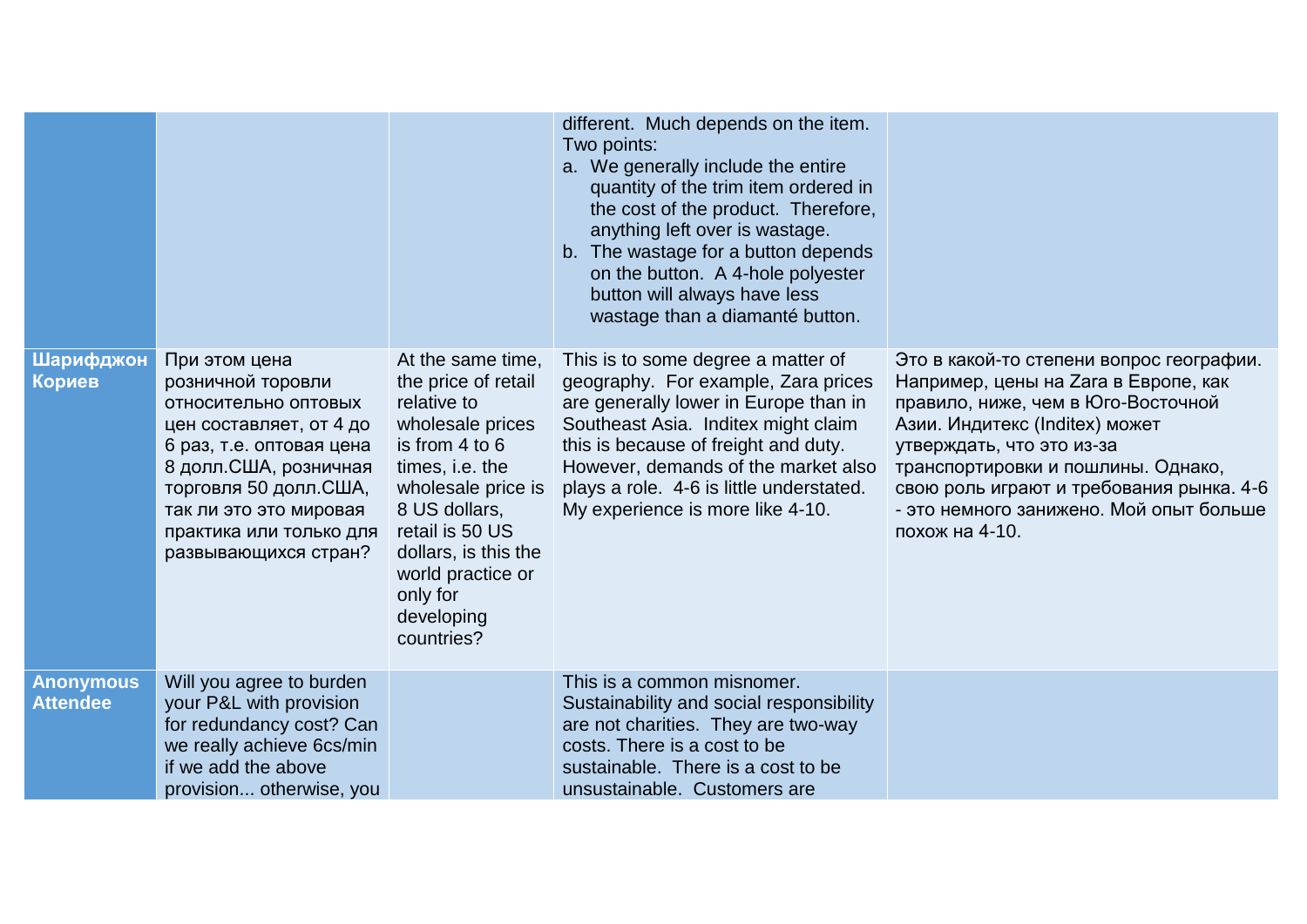|                                     | have problem of<br>sustainability and social<br>responsibility, if you just<br>chose to close down and<br>leave workers on the<br>road.                                                                                                                                                                                                                                                                                                                                 | jumping on the sustainable<br>bandwagon, not because they have<br>discovered G-d but rather that they<br>have discovered that an increasing<br>number of consumers will not buy<br>goods that are polluting or increase<br>global warming. |  |
|-------------------------------------|-------------------------------------------------------------------------------------------------------------------------------------------------------------------------------------------------------------------------------------------------------------------------------------------------------------------------------------------------------------------------------------------------------------------------------------------------------------------------|--------------------------------------------------------------------------------------------------------------------------------------------------------------------------------------------------------------------------------------------|--|
| <b>NADA</b><br><b>KMIHA</b>         | Hello, thank you for your<br>effort. The garment costs<br>should also include the<br>surcharges when ordering<br>less than the MOQ/MCQ<br>for fabrics & trims when<br>producing limited<br>quantity, as well as the<br>leftover values of<br>fabrics/trims. This can be<br>costed separately as well<br>as costed into the unit<br>price of the garments,<br>and this should be<br>communicated to the<br>client from first price<br>offered. Are you agree<br>on this? | No, it is not important for your<br>customer to know about your cost-<br>just your price.                                                                                                                                                  |  |
| <b>Anonymous</b><br><b>Attendee</b> | How do you recommend,<br>if the work is done<br>manually, how to count<br>the work, per time or per<br>piece?                                                                                                                                                                                                                                                                                                                                                           | The answer is minutes per piece. The<br>real problem is how you arrive at the<br>answer.<br>a. Do you calculate the time for each<br>operation?                                                                                            |  |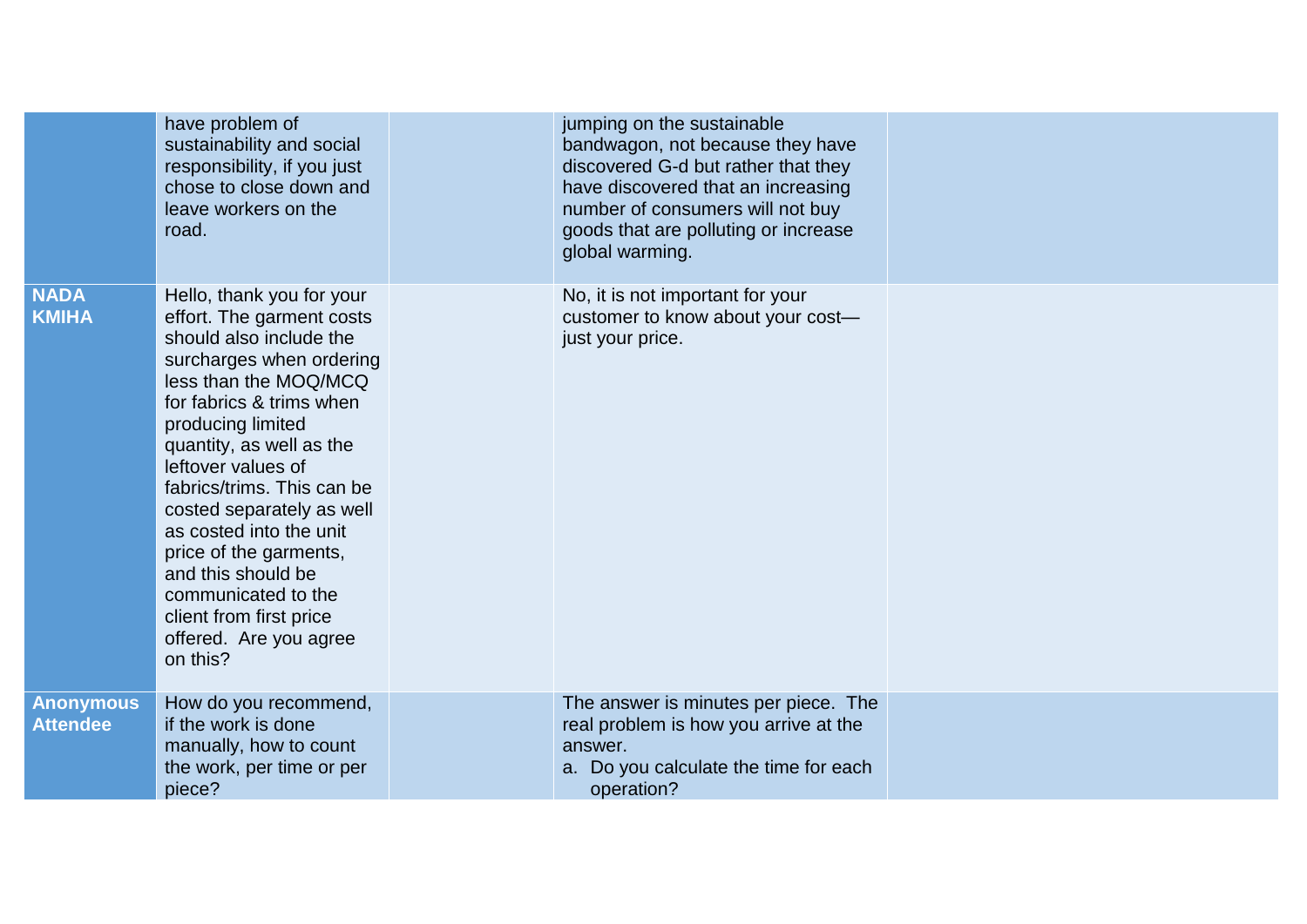|                                    |                                                                                                                                                                                                                                                                                                                                                                                                                                  | b. Do you calculate the total wages<br>paid for each order; the wage cost<br>per minute; and divide by the total<br>number of pieces in the order<br>Only b gives an accurate answer.                                                                                                                                                                                                                                                                                                                                                                                                                   |  |
|------------------------------------|----------------------------------------------------------------------------------------------------------------------------------------------------------------------------------------------------------------------------------------------------------------------------------------------------------------------------------------------------------------------------------------------------------------------------------|---------------------------------------------------------------------------------------------------------------------------------------------------------------------------------------------------------------------------------------------------------------------------------------------------------------------------------------------------------------------------------------------------------------------------------------------------------------------------------------------------------------------------------------------------------------------------------------------------------|--|
| <b>Sandra</b><br><b>Onyemeziri</b> | Hi, this is Sandra from<br>Lagos Nigeria.<br>My Question is from the<br>material consumption<br>factors: damage,<br>wastage, shrinkage<br>slide<br>How does the factory<br>owner incorporate the<br>cost of inspecting 100%<br>of the fabric provided by<br>the client to ensure the<br>level of Damage as<br>opposed to just inspecting<br>just 100% knowing that<br>inspecting 100% is time<br>consuming and time is<br>money! | This is a compound question<br>a. What do you inspect? If the fabric<br>is denim, you must sort 100% of<br>the pieces by color. Normally we<br>inspect perhaps 10%, only more<br>when we see problems<br>b. Who ordered the fabric?<br>If the customer designated the mill<br>and the price than the assumption<br>is, you are responsible only for<br>normal inspection. If you need<br>further inspection, you must first<br>notify the customer of the problem.<br>You have partially damaged fabric.<br>What does he want you to do?<br>II: If you placed the order yourself<br>you are responsible |  |
| <b>Sara</b><br><b>Elhoseiny</b>    | How cost of granting<br>deferred payment (ex. 90<br>days) can be calculated?                                                                                                                                                                                                                                                                                                                                                     | There are a number of possibilities<br>a. Do you ship D/A 90? Your bank<br>will notify you of the total cost after<br>90 days. Send the bill to the<br>customer                                                                                                                                                                                                                                                                                                                                                                                                                                         |  |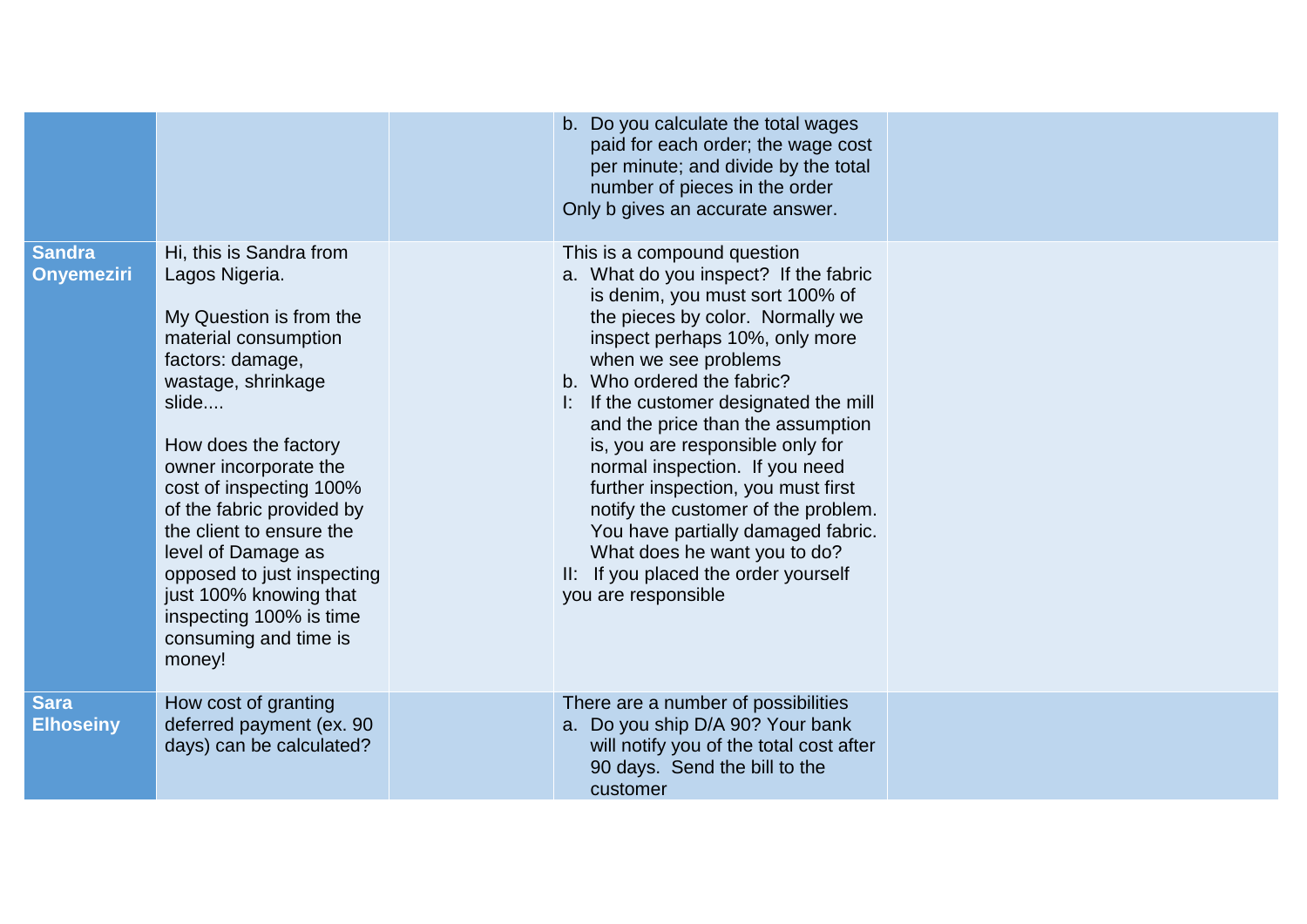|                                  |                                                                                                                                                                      |                                                                                                                                                                            | b. Your ship open account 90 days. I<br>would calculate the interest and<br>add 2% service charge.                                                                                                                                                                                                                                                                                                                                                                                                                                                                                                                                                                                                         |                                                                                                                                                                                                                                                                                                                                                                                                                                                                                                                                                                                                                                                                                                                                                                                                                                                                                                                                                                                                                                                        |
|----------------------------------|----------------------------------------------------------------------------------------------------------------------------------------------------------------------|----------------------------------------------------------------------------------------------------------------------------------------------------------------------------|------------------------------------------------------------------------------------------------------------------------------------------------------------------------------------------------------------------------------------------------------------------------------------------------------------------------------------------------------------------------------------------------------------------------------------------------------------------------------------------------------------------------------------------------------------------------------------------------------------------------------------------------------------------------------------------------------------|--------------------------------------------------------------------------------------------------------------------------------------------------------------------------------------------------------------------------------------------------------------------------------------------------------------------------------------------------------------------------------------------------------------------------------------------------------------------------------------------------------------------------------------------------------------------------------------------------------------------------------------------------------------------------------------------------------------------------------------------------------------------------------------------------------------------------------------------------------------------------------------------------------------------------------------------------------------------------------------------------------------------------------------------------------|
| <b>Mounir</b><br><b>KHOUILDI</b> | Frais généraux c'est la<br>somme des frais de<br>fonctionnement (charges<br>fixe) et les charges du<br>personel (salaires +<br>autres charges sociaux et<br>fiscal)? | Overhead<br>expenses is the<br>sum of the<br>operating costs<br>(fixed charges)<br>and the<br>personnel<br>expenses<br>(salaries + other<br>social and fiscal<br>charges)? | The textbooks define overhead as<br>follows<br>We have variable costs: related<br>directly to production. More<br>production = more fabric, more trim,<br>more labor<br>We have overhead: fixed $cost = rent$ ,<br>electricity, salaries etc.<br>In reality, overhead costs do<br>change. More production does<br>increase electricity. At some point,<br>you have to hire more staff and even<br>add more space.<br>How to deal with this is beyond the<br>scope of the class.<br>However, simply put variable costs is<br>a line on a graph $X$ axis = sales Y axis<br>$=$ variable cost.<br>Overhead is like steps. Volume grows<br>overhead remains unchanged until<br>you have to take a big step up. | Les manuels définissent les frais généraux<br>ainsi:<br>Il y a les coûts variables qui sont liés<br>directement à la production. Plus de<br>production = plus de tissu, plus de coupes,<br>plus de main d'oeuvre<br>Et il y a les coûts fixes à savoir le loyer,<br>élécricité, salaires, etc<br>En réalité, les frais généraux peuvent<br>changer et évoluer. Une production accrue<br>implique plus d'élécricité par exemple. A un<br>moment donné, vous allez avoir besoin<br>d'engager plus de main d'oeuvre et pourquoi<br>pas vous agrandir en terme d'espace.<br>Comment organizer tout cela sort du<br>perimètre de cette formation.<br>Néanmoins, pour l'expliquer de façon rapide,<br>si on veut représenter cela sur un graphique:<br>En ordonée (axe vertical), nous avons<br>les coûts variables<br>En abscisse (axe horizontal), nous<br>avons les ventes<br>La ligne du graphique resultant des<br>deux axes représente les frais<br>variables<br>Les frais généraux sont comme des marches<br>d'escalier. Le volume des frais généraux |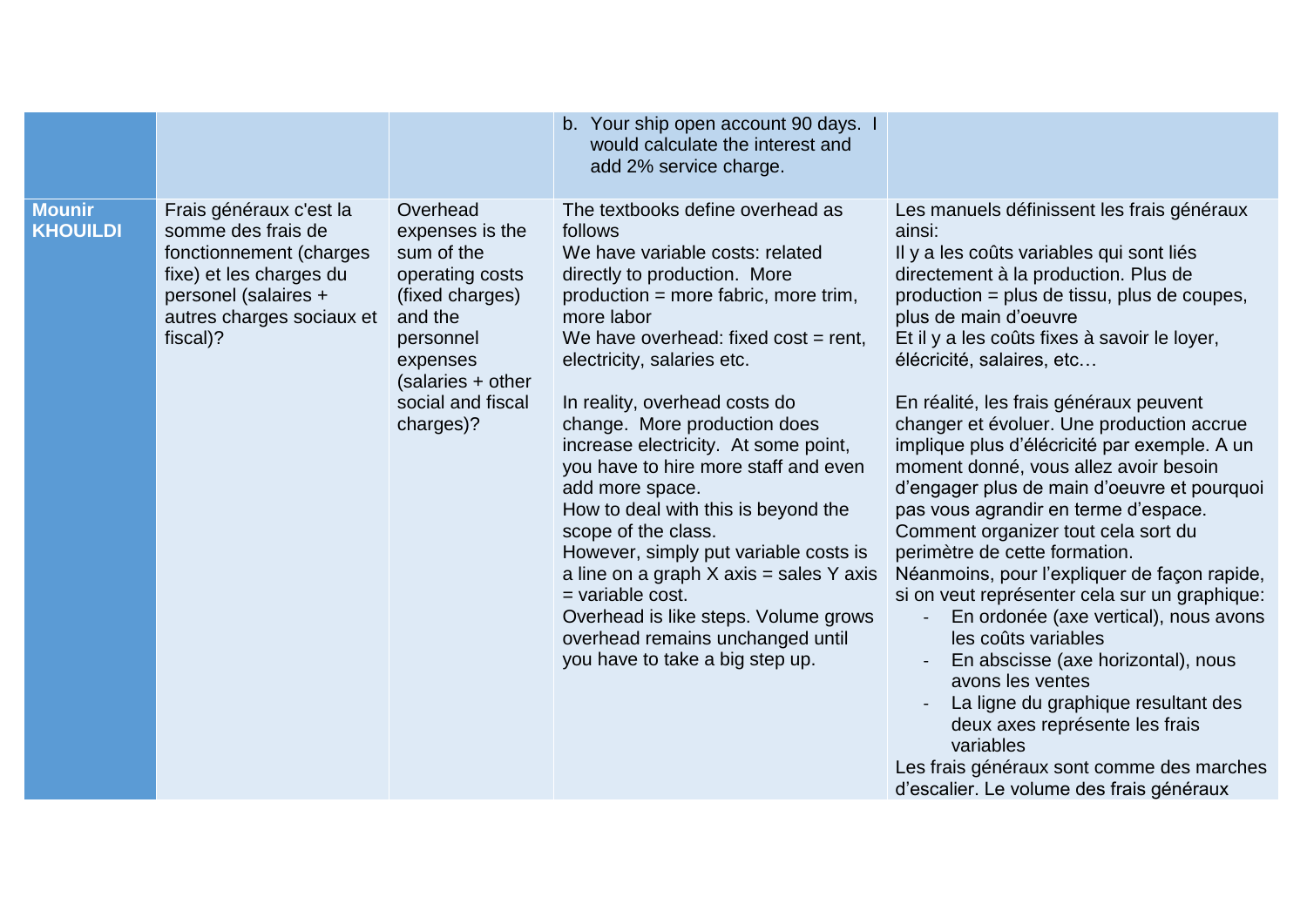|                                                               |                                                                                                                                                                                                               |                                                                                                                                                                                                                                                                                                                                                    | changent de manière significative que si<br>vous effectuez un grand pas en avant. |
|---------------------------------------------------------------|---------------------------------------------------------------------------------------------------------------------------------------------------------------------------------------------------------------|----------------------------------------------------------------------------------------------------------------------------------------------------------------------------------------------------------------------------------------------------------------------------------------------------------------------------------------------------|-----------------------------------------------------------------------------------|
| <b>Shamad</b><br><b>Choolun</b>                               | How about direct labor<br>cost vs indirect labor cost.<br>What difference do you<br>make in the costing?<br>When you referring to the<br>labor cost vs overhead,<br>which labor cost are you<br>referring to? | I define direct labor as wages paid to<br>anyone who physically handles the<br>garment. I include, cutting, sorting,<br>bundling, sewing, special machines<br>such as embroidery inspection and<br>packing. Supervisors, staff and<br>management are indirect labor. I<br>personally include warehouse and<br>cleaning staff under indirect labor. |                                                                                   |
| <b>Nada</b><br><b>Rashed</b>                                  | Hi, do you have<br>recommendations for any<br>costing system for cotton<br>yarns?                                                                                                                             | Standard cotton yarns are what we<br>call fungible products. As with oil and<br>orange juice, there is a market price.                                                                                                                                                                                                                             |                                                                                   |
| <b>Mahmoud</b><br><b>SAYED</b>                                | But I understood how we<br>can calculate the costing<br>of material but I have one<br>q, what we can do to<br>reduce the costing to<br>allow us to having<br>Competitive advantage                            | In today's market, if you equate costs<br>with FOB price you cannot reduce<br>costs. To reduce costs, you must go<br>outside FOB. This is not very difficult<br>because FOB is but a small fraction of<br>total retail price.                                                                                                                      |                                                                                   |
| A joint<br>response to<br>the following<br>three<br>questions |                                                                                                                                                                                                               |                                                                                                                                                                                                                                                                                                                                                    |                                                                                   |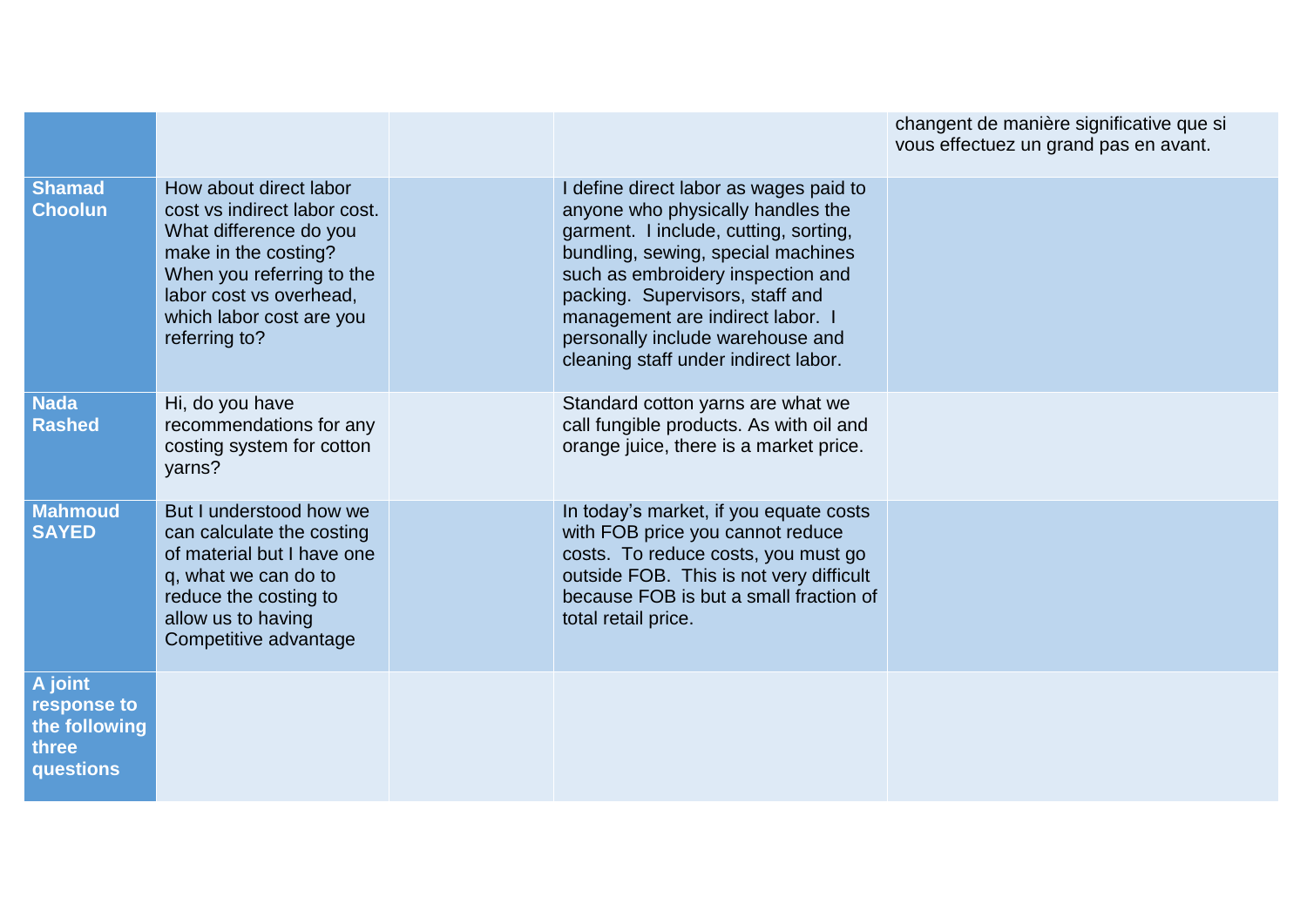## **gupta Nathoo**

Hi, Gupta from Madagascar . Good for the costing method, but today we are competing with the world. If you are new as a factory, you don't yet have the customers or the customer confidence in you, how do you do to compete with low labor cost countries, when doing the costing you have your cost per minutes that you have calculated to charge in your costing but this is wa y high compare to competitors. How you deal with such issue to get orders in a new factory or from a new customer.

The mass -market commodity garment sector is a trap from which you must escape if you hope to survive. It is simply a case o f too many factories chasing too few customers. Getting out is necessary but difficult. Escaping starts with better worker training. Those relying on cheap labor, as a rule, have low productivity. Good worker training increases your productivity and, in the short -term, makes you more competitive. Finding the right people to help is difficult. Our world has more than its fair share of conmen, who will promise everything but will deliver nothing.

All good professional training begins with one change. Stop thinking of your workers as extensions of their machine and start thinking of them a people. Today all valid production systems are based on worker empowerment. You must accept this if you are to escape.

Valid production systems offer not only short-term benefits but, more importantly, the way out of cheap commodities into fashion:

• Higher quality standards and levels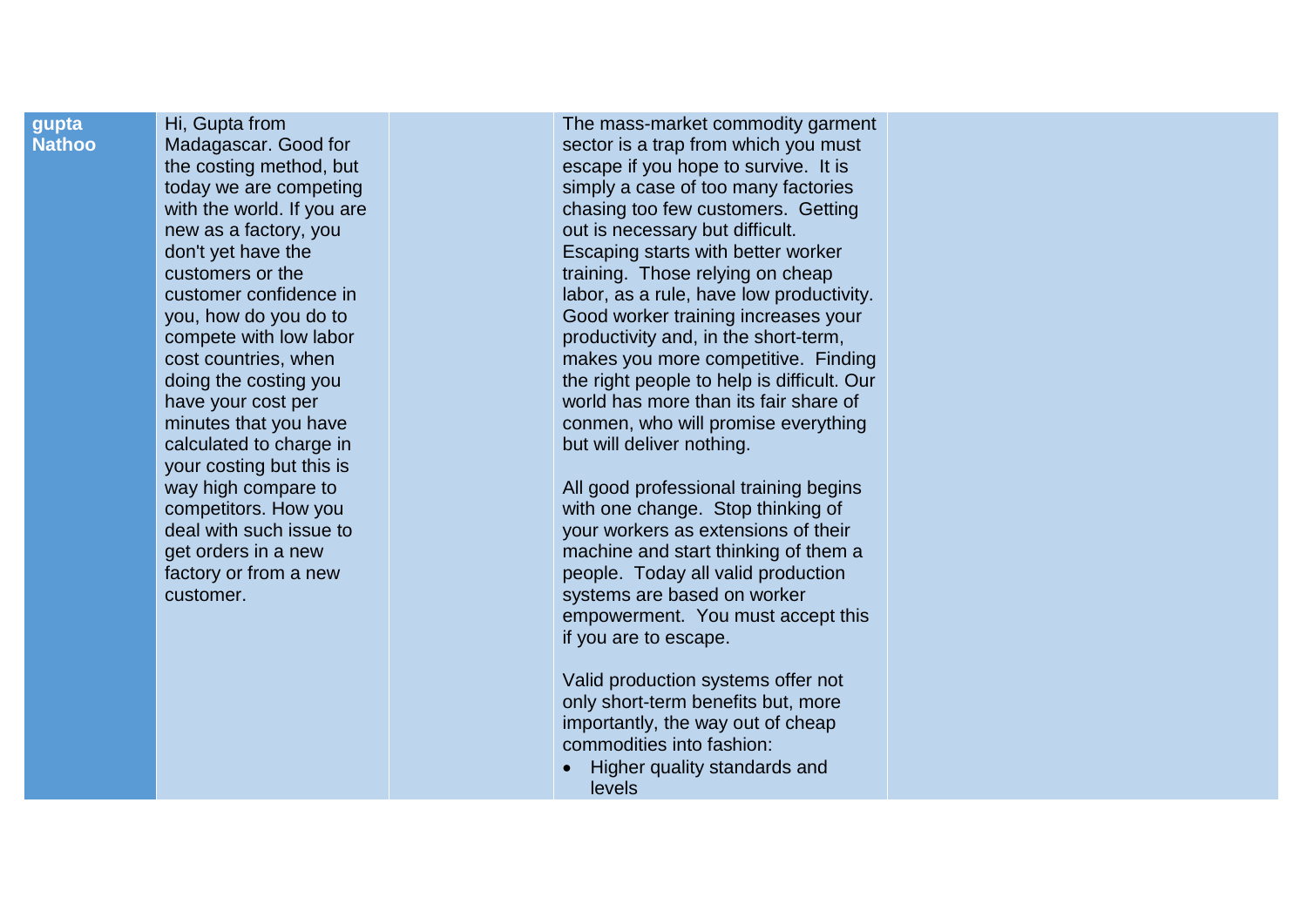|                                     |                                                                                                                    |                                                                                                                             | • The ability to produce smaller<br>orders<br>The ability to move from simple<br>garment maker to sophisticated<br>service provider<br>You want out; that could be your<br>roadmap. |                                                                                                                                                                                                                                                                                                                                                                                                                                                                                                                                                                                                                                                                                                                                                                                                                                                                                                                                                   |
|-------------------------------------|--------------------------------------------------------------------------------------------------------------------|-----------------------------------------------------------------------------------------------------------------------------|-------------------------------------------------------------------------------------------------------------------------------------------------------------------------------------|---------------------------------------------------------------------------------------------------------------------------------------------------------------------------------------------------------------------------------------------------------------------------------------------------------------------------------------------------------------------------------------------------------------------------------------------------------------------------------------------------------------------------------------------------------------------------------------------------------------------------------------------------------------------------------------------------------------------------------------------------------------------------------------------------------------------------------------------------------------------------------------------------------------------------------------------------|
| <b>Anonymous</b><br><b>Attendee</b> | Merci pour la<br>présentation, mais<br>j'aimerais savoir comment<br>être compétitive par<br>rapport au concurrent? | Thank you for the<br>presentation, but<br>I would like to<br>know how to be<br>competitive<br>against other<br>competitors? |                                                                                                                                                                                     | Le secteur du vêtement comme produit de<br>grande consommation est un piège auquel<br>vous devez vous échapper si vous espérez<br>survivre. Ce qui s'y passe, c'est un grand<br>nombre d'usines pourchassant trop peu de<br>clients. Sortir est nécessaire mais difficile.<br>Afin de s'en échapper, il faut commencer par<br>une meilleure formation des travailleurs. En<br>règle générale, ceux qui dépendent d'une<br>main-d'œuvre bon marché ont une faible<br>productivité. Une bonne formation des<br>travailleurs augmente votre productivité et, à<br>court terme, vous rend plus compétitif. Il est<br>difficile de trouver les bonnes personnes<br>pour aider. Notre monde a plus que sa juste<br>part d'escrocs, qui promettent tout mais ne<br>livrent rien.<br>Toute bonne formation professionnelle<br>commence par un seul changement. Arrêtez<br>de penser à vos employés comme des<br>extensions de leur machine et commencez à |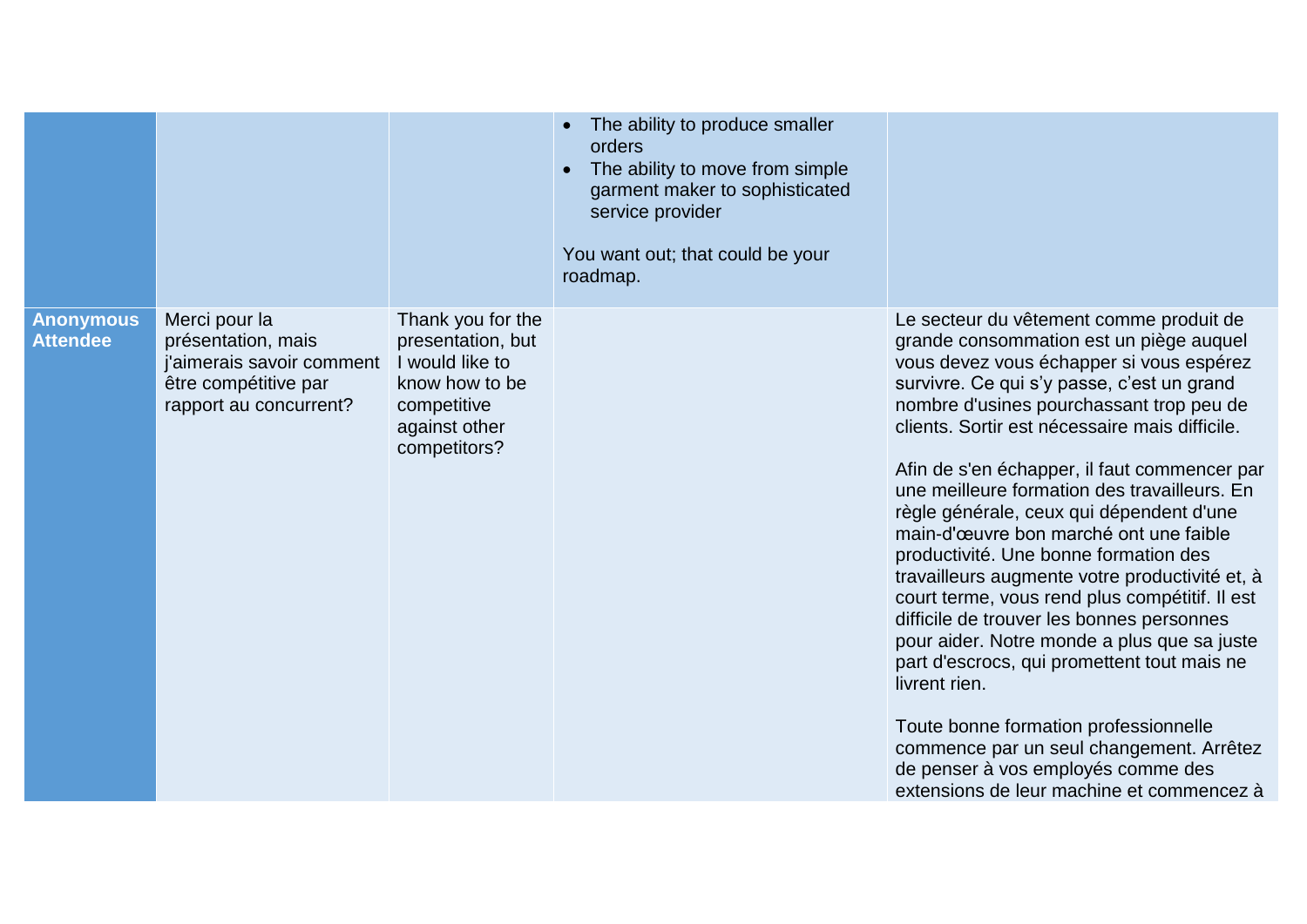|                     |                                                                                                                      |                                                                                    | penser à eux comme des gens. Aujourd'hui,<br>tous les systèmes de production valides sont<br>basés sur l'autonomisation des travailleurs.<br>Vous devez accepter cela si vous voulez<br>vous échapper de ce type de marché de<br>masse.                                                   |
|---------------------|----------------------------------------------------------------------------------------------------------------------|------------------------------------------------------------------------------------|-------------------------------------------------------------------------------------------------------------------------------------------------------------------------------------------------------------------------------------------------------------------------------------------|
|                     |                                                                                                                      |                                                                                    | Les systèmes de production valides offrent<br>non seulement des avantages à court terme<br>mais, plus important encore, le moyen de<br>passer des produits bon marché à la mode:<br>• Normes et niveaux de qualité plus élevés<br>• La capacité de produire des commandes<br>plus petites |
|                     |                                                                                                                      |                                                                                    | • La possibilité de passer d'un simple<br>fabricant de vêtements à un fournisseur de<br>services sophistiqué                                                                                                                                                                              |
|                     |                                                                                                                      |                                                                                    | Si vous souhaitez sortir; cela pourrait être<br>votre feuille de route.                                                                                                                                                                                                                   |
| Шарифджон<br>Кориев | Рынок товаров сейчас<br>не очень стабилен,<br>заказы поступают очень<br>в малых партиях, при<br>этом стоимость сырья | The commodity<br>market is not very<br>stable now,<br>orders come in<br>very small | Массовый рынок одежды-это ловушка, из<br>которой вы должны вырваться, если<br>надеетесь выжить. Это просто случай,<br>когда слишком много фабрик преследуют<br>слишком мало клиентов. Выбраться                                                                                           |
|                     | все время растет,<br>например, хлопок, PES,                                                                          | quantities, and<br>the cost of raw                                                 | отсюда необходимо, но трудно.<br>Побег начинается с лучшей подготовки                                                                                                                                                                                                                     |
|                     | фурнитуры и так далее,<br>при этом цена продажи                                                                      | materials is<br>increasing all the                                                 | рабочих. Те, кто полагается на дешевую<br>рабочую силу, как правило, имеют низкую                                                                                                                                                                                                         |
|                     | изделий пока не<br>увеличивается, склады                                                                             | time, such as<br>cotton, PES,                                                      | производительность. Хорошая подготовка<br>рабочих повышает вашу                                                                                                                                                                                                                           |
|                     |                                                                                                                      | fittings and so on,                                                                | производительность и в краткосрочной                                                                                                                                                                                                                                                      |